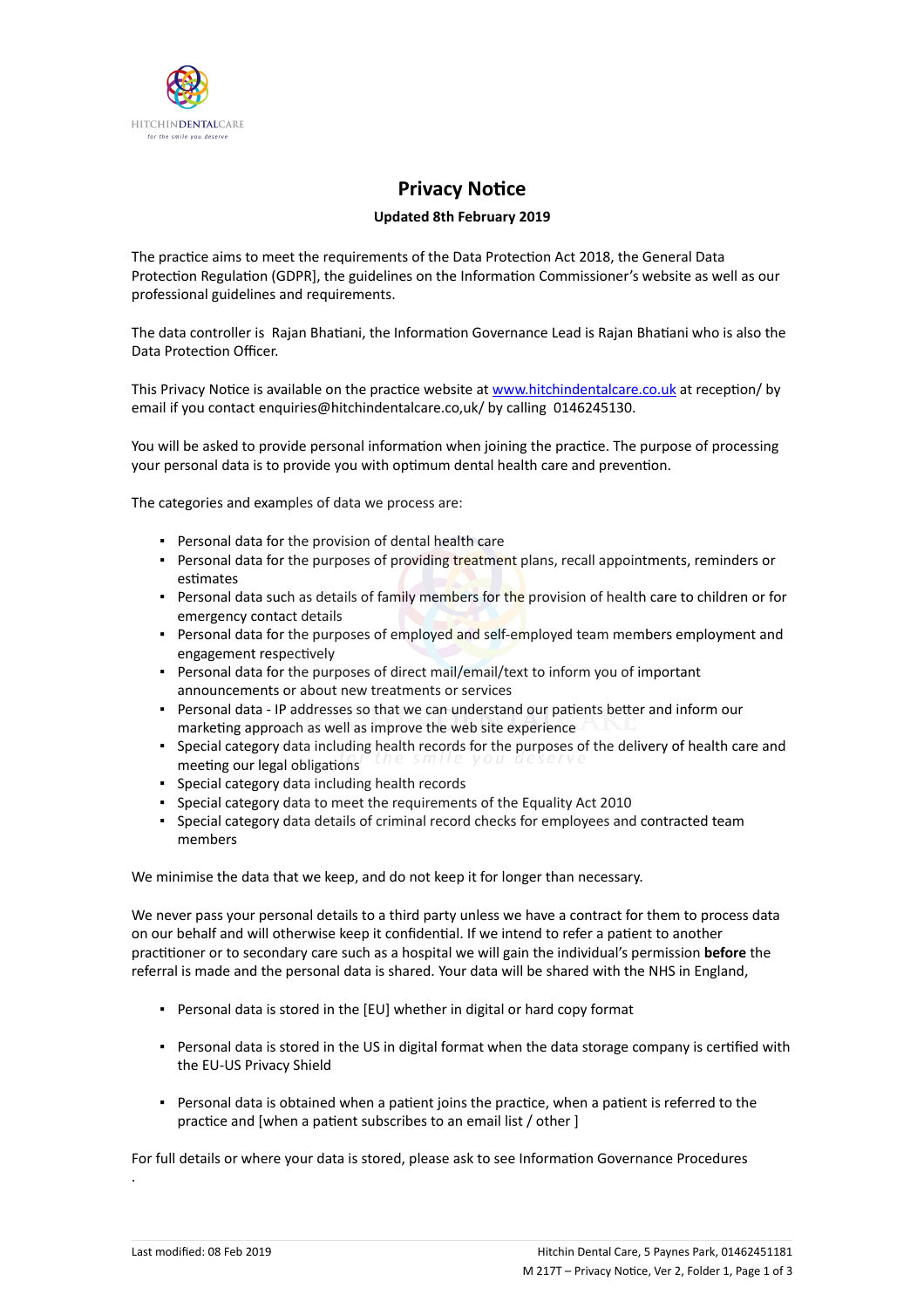

We have established the following lawful bases for processing your data:

Our lawful bases for processing personal data:

- The legitimate interests of the dental practice
- Processing is necessary for the performance of a contract with the data subject or to take steps to enter into a contract
- Consent of the data subject
- To comply with our legal obligations

Our lawful bases for processing special category data:

- Processing is necessary for health care purposes
- Processing necessary for identifying or keeping under review the existence or absence of equality of opportunity or treatment between groups of people with the view to enabling such equality to be promoted or maintained
- We obtain consent of the data subject to process criminal record checks

The reasons we process the data include:

- To maintain your contemporaneous clinical records
- To provide you with dental treatment, prevention and oral health advice
- To carry out financial transactions with you
- To manage your NHS or HSC dental care treatment
- To send your personal data to the General Dental Council or other authority as required by law
- To communicate with you as and when required including appointment reminders, treatment plans, estimates and other communications about your treatment or the practice
- To communicate with your next of kin in an emergency
- If a parent or carer to communicate with you about the person you parent or care for
- To refer you to other dentists or doctors and health professionals as required
- To obtain criminal record disclosures for team members
- For debt recovery
- To continually improve the care and service you receive from us

The personal data we process includes:

Your name, address, gender, date of birth, NHS number, medical history, dental history, family medical history, family contact details, marital status financial details for processing payment, your doctor's details and details of treatment at the practice. We may process more sensitive special category data including ethnicity, race, religion, or sexual orientation so that we can meet our obligations under the Equality Act 2010, or for example to modify treatment to suit your religion and to meet NHS or HSC obligations.

The retention period for special data in patient records is a minimum of 10 years and may be longer for complex records or to meet our legal requirements. The retention period for staff records is 6 years. The retention periods for other personal data is 2 years after it was last processed. Details of retention periods are available in the Record Retention (M 215) procedure available from the practice.

We obtain your personal details when you enquire about our care and service, when you join the practice, when you subscribe to our newsletter or register online, when you complete a registration or medical history form and when another practitioner refers you for treatment at our practice. Occasionally patients are referred to us from other official sources such as NHS clinics or hospitals.